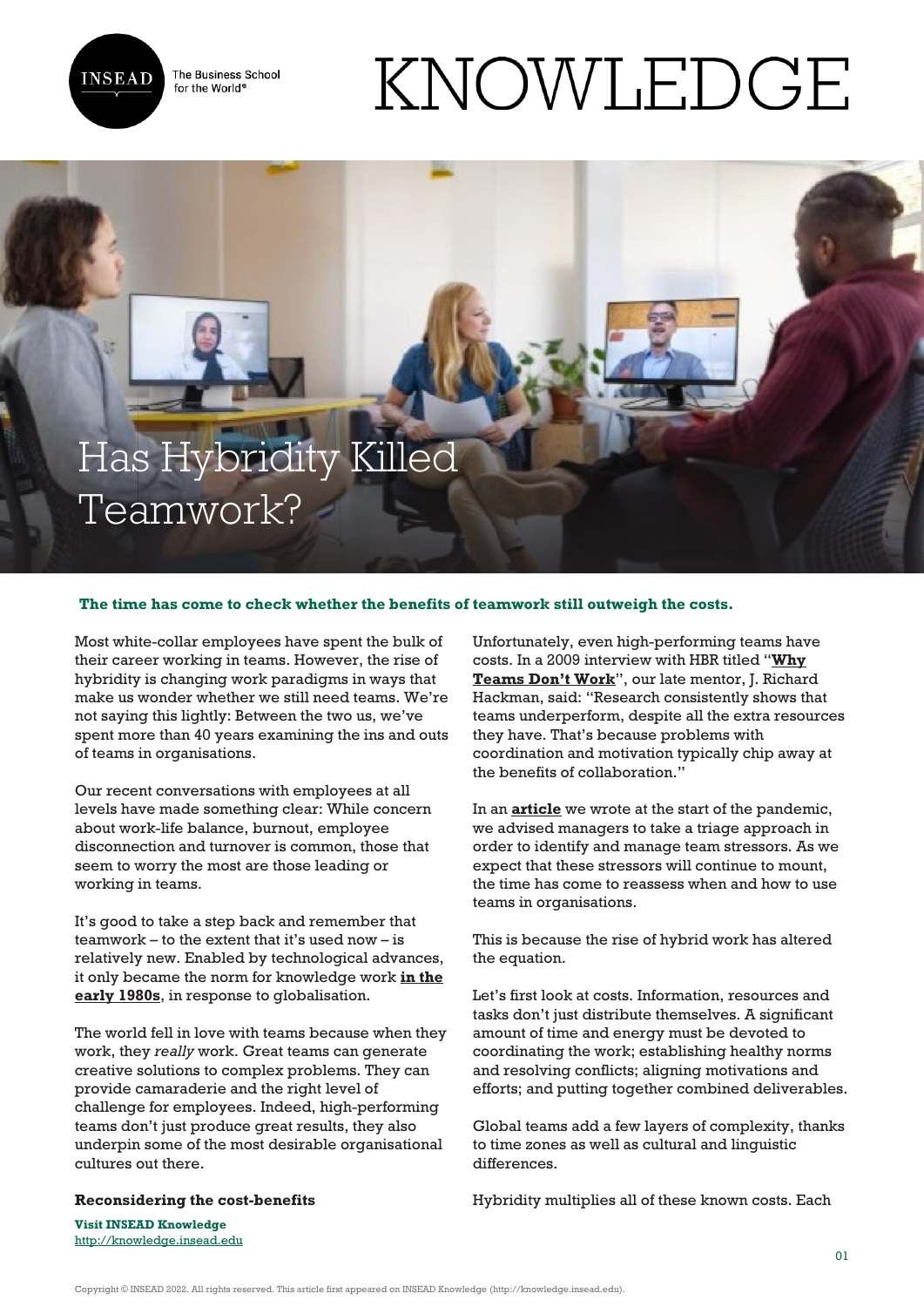team member now works sometimes in the office, sometimes remotely (which can be at home or in a café or anywhere else really). And where each individual sits also affects the configuration of the whole team – creating new subgroups, majorities and minorities – to **[significant effect](https://sloanreview.mit.edu/article/a-surprising-truth-about-geographically-dispersed-teams/)**.

## **Reaching the breaking point**

As if coordinating work across locations wasn't complex enough, employees want more autonomy over their work schedules as well. And things are not about to settle: According to a **[2022 global](https://www.microsoft.com/en-us/worklab/work-trend-index/great-expectations-making-hybrid-work-work) [study](https://www.microsoft.com/en-us/worklab/work-trend-index/great-expectations-making-hybrid-work-work)**, half of hybrid employees are considering a switch to remote, and even more remote employees (57 percent) are considering going hybrid.

Talk about a moving goalpost. This level of variance is bringing many team leaders to the breaking point. In that same study, 74 percent of global managers said they didn't have the resources or influence they needed to make changes on behalf of their team.

Aside from rising coordination costs, team benefits are waning. Research has found that the move to remote work has been hard on certain types of **[collaborations](https://www.microsoft.com/en-us/research/uploads/prod/2021/01/NewFutureOfWorkReport.pdf)**, especially creative work, visioning and decision making.

Remote and hybrid teams are also suffering from a lack of social connection and belonging. We've written before about the fact that global executives are feeling **[lonelier than ever before](https://knowledge.insead.edu/leadership-organisations/four-ways-todays-teams-are-making-us-lonely-16466)**, despite being on an average of three work teams. In fact, being on a team can make people feel *more* lonely due to the contrast between expectations and reality: When employees are expecting to bond with their teammates and they do not, the disappointment can heighten their sense of loneliness.

#### **What can managers do?**

New advice for reducing some of those costs and creating closer-knit teams is emerging. For example, **[fostering psychological safety](https://knowledge.insead.edu/blog/insead-blog/without-psychological-safety-hybrid-work-wont-work-16751)** and **[empowering smaller groups to make decisions](https://hbr.org/2022/02/4-ways-managers-can-increase-flexibility-without-losing-productivity)** can help. However, if those interventions don't move the needle, it's time to think about team alternatives.

One option is to replace some teams with more individual contributors. Another suggestion is to **[break down jobs into tasks](https://sloanreview.mit.edu/article/cant-fill-jobs-deconstruct-them/)** to disaggregate the work further.

A less radical solution is to reframe teams as "coacting groups." As we've stated in **[past research](https://hbr.org/2016/06/the-secrets-of-great-teamwork)**, true teams have a shared mindset, a compelling joint mission, defined roles, stable membership, high interdependence and clear norms. Co-acting

**Visit INSEAD Knowledge** <http://knowledge.insead.edu>

groups represent a loose confederation of employees who dip in and out of collaborative interactions as a project unfolds.

This type of configuration still requires plenty of coordination – perhaps even more so. Yet the process becomes more streamlined and controllable. For example, rather than hosting daily or weekly team meetings, managers can touch base with each group member individually. Because oneon-one interactions are easier to orchestrate (both synchronously and asynchronously), their coordination costs should be lower than that of hybrid teams.

However, co-acting groups could also have less benefits compared to best-case hybrid teams, particularly in terms of creativity, collaboration and camaraderie. This downside can be managed via the following recommendations:

- Include a few key moments of joint brainstorming, decision making and socialising in the design of projects. This will help build morale as well as generate some of the synergies that teams can provide.
- Look for qualities such as self-direction, flexibility and cooperativeness when hiring employees. Tell candidates that they'll need to switch between solo and collaborative work on a regular basis.
- Create incentives and reward structures that reinforce cooperation and minimise competition among group members.
- Use dashboards and other transparent systems to help everyone monitor progress.
- Standardise your onboarding process to make it easy for workers to join and leave groups.
- Develop cross-training programmes and provide more professional development opportunities so employees can contribute in a more flexible manner.
- Stop calling groups "teams" and don't promise anything in terms of belonging.

In addition, organisations should continue to offer social support mechanisms for employees (e.g. employee resource groups), open brainstorming opportunities (e.g. hackathons) and compelling culture-building activities (e.g. company retreats). These may help organisations reap some of the benefits that teams used to generate.

#### **Is teamwork going the way of the dodo?**

We still love teams. Given the best conditions, teams can excel. But today's work landscapes fan strong headwinds. All too often, teams can't reach their potential. If that is the case in your organisation, you may want to consider new ways of working.

Copyright © INSEAD 2022. All rights reserved. This article first appeared on INSEAD Knowledge (http://knowledge.insead.edu).